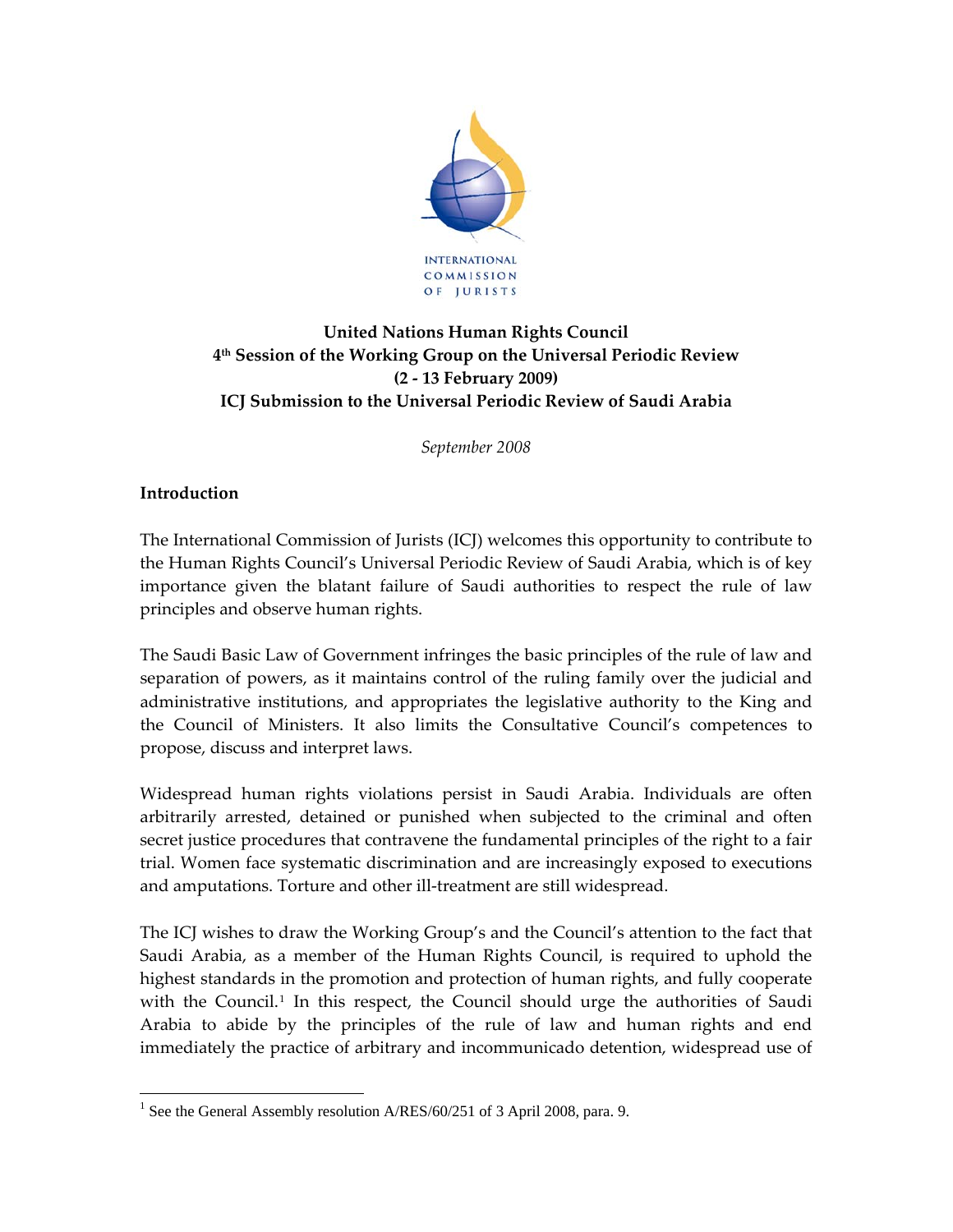the death penalty and other cruel, inhuman or degrading punishment, and the ongoing discrimination against women.

#### 1. **Rule of Law and Human Rights in Saudi Arabia**

Despite the adoption of the Basic Law of Government, <sup>[2](#page-1-0)</sup> and the existence of the Government, Saudi Arabia remains an absolute monarchy without elected and representative institutions. The Basic Law emphasizes in its Article 1 the religious as well as the monarchical nature of the state and identifies Saudi Arabia as an Arab Islamic State, while Article 7 states: *ʺGodʹs Holy Book and His Prophetʹs traditions are the source of authority of the government. They are the arbiters of this Law and all other lawsʺ*. It reinforces the Kingʹs absolute authority, as Article 55 affirms that the king *"shall rule the nation according to the Sharia. He shall also supervise the implementation of the Sharia, the general policy of the State and the defence and protection of the country."*

Although the Consultative Council, as established by the Basic Law, is granted powers to discuss, interpret and to a limited extent, to propose laws, the authority of enacting laws is reserved to the Council of Ministers and the King. The Consultative Council is meant to express views, in an advisory capacity, on policies submitted to it by the King, as well as on international treaties and economic plans. It also has the power to interpret laws and examine annual reports referred to it by ministers and government agencies. The membership of the assembly is restricted to men over the age of thirty, who must pledge allegiance to *ʺthe faith, the King, and the countryʺ*. However, this Council is falling short of a true Assembly or Parliament nature as the King appoints all its members. According to Article 3 of the Consultative Council Law, "*the Council shall consist of a Speaker and one hundred and fifty members chosen by the King from amongst scholars, those of knowledge, expertise and specialists."[3](#page-1-1)*

This maintains the absolute nature of the Saudi Monarchy and therefore violates the rights of Saudi citizens to participate in the conduct of public affaires and to vote. The Universal Declaration of Human Rights (UDHR) [4](#page-1-2) stipulates in its Article 21 that "*Everyone has the right to take part in the government of his country, directly or through freely chosen representatives,"* and that *"the will of the people shall be the basis of the authority of government; this shall be expressed in periodic and genuine elections which shall be by universal and equal suffrage and shall be held by secret vote or by equivalent free voting procedures."* 

In addition, although the Basic Law in Saudi Arabia recognizes the principle of the independence of the judiciary, it also subordinates the judiciary to the authority of the

<span id="page-1-0"></span><sup>&</sup>lt;sup>2</sup> The Basic Law of Government of Saudi Arabia No: A/90 of  $1<sup>st</sup>$  of March 1992, available at: http://www.shura.gov.sa/englishsite/Elaw/BASLW.htm. 3

<span id="page-1-1"></span><sup>&</sup>lt;sup>3</sup> The Shura Council Law, Royal Decree No.  $A/91$  of  $1<sup>st</sup>$  March 1992, available at: http://www.shura.gov.sa/englishsite/Elaw/law1.htm.

<span id="page-1-2"></span><sup>&</sup>lt;sup>4</sup> Universal Declaration of Human Rights (UDHR), adopted on December 10, 1948, G.A. Res. 217A(III), U.N. Doc. A/810 at 71 (1948), UDHR, Article 21.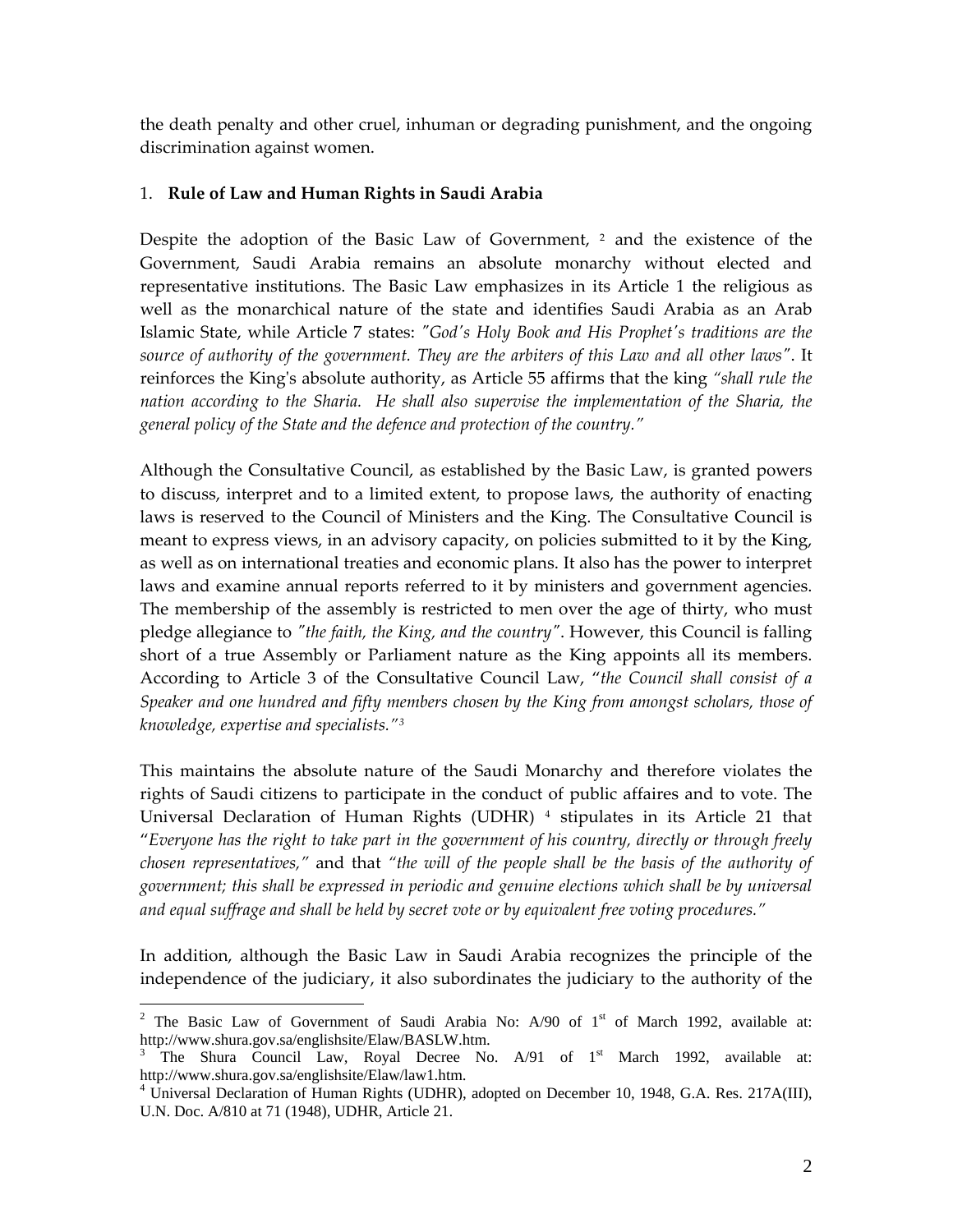executive organs, in particular the Minister of Justice, Minister of the Interior and regional governors. The independence of the judiciary is further undermined by powers vested in the Ministry of the Interior, which is responsible for the entire process of arrest and detention and for taking the decision as to whether a detainee is released, sent to trial or detained indefinitely without trial.

The Basic Law lacks safeguards of enjoyment of: freedom of religion or belief, freedom of expression and opinion, equality and equal protection of the law, freedom from torture, other cruel, inhuman or degrading treatment or punishment, freedom of association and assembly, the right to a fair trial and the freedom of thought. In addition, Saudi Arabia has failed to ratify the principle international human rights instruments such as the International Covenant on Civil and Political Rights and its protocols. Saudi Authorities argued that these instruments by granting, amongst other things, the freedom of thought, conscience, and religion, particularly the right to change one's religion or belief, violate the precepts of Islam.<sup>[5](#page-2-0)</sup> Thus, in January 1996 Saudi Arabia ratified the Convention on the Rights of the Child (CRC), with a general reservation to ʺ*all such articles as are in conflict with the provisions of Islamic lawʺ*. Saudi Arabia made a similar reservation in September 1997 when it ratified the International Convention on the Elimination of All Forms of Racial Discrimination (CERD). Saudi Arabia also ratified the Convention against Torture and Other Cruel, Inhuman or Degrading Treatment or Punishment (CAT) with three partial reservations. [6](#page-2-1)

The *wahabist* interpretation of the Shari'a law is the cornerstone of the Saudi legal system. On the basis of this interpretation, the Saudi Government has failed to codify laws and has give unlimited powers to judges to decide on what constitutes a crime under the Shari'a law. Such lack of a codified penal law continues to endanger the rights of citizens and residents, often implicating arbitrary arrest or detention, and unfair trials. The lack of codified penal law is also in contravention of the principle of legality of offences, *nullum crimen sine lege*, which is one of the cornerstones of the contemporary criminal law, as well as a principle of the international human rights law. The *nullum crimen sine lege* principle requires that, in order to be considered a criminal offence, a specific type of conduct be established in law as a crime and the definition of any criminal offence should be precise and free of ambiguity. [7](#page-2-2) Moreover, Article 11 of the UDHR also elaborates on this principle as it stipulates non‐retroactivity of offences: *"No*

<span id="page-2-0"></span><sup>5</sup> See the report of the International Commission of Jurists, *Saudi Arabia: Attacks on Justice*, 2002, available at: http://www.icj.org/IMG/pdf/saudiarabia.pdf.

<span id="page-2-1"></span> $6$  The Saudi reservations have related to Article 3 (1), which prohibits the expulsion, return or extradition of anyone to another State where there are substantial grounds for believing that such person would be in danger of being subjected to torture. The other two reservations concern Article 20 which mandates the Committee against Torture to investigate allegations of systematic torture, and Article 30 (1) on the submission of disputes concerning the interpretation or application of the Convention to the International Court of Justice, if they have not been solved by negotiation and arbitration.

<span id="page-2-2"></span><sup>7</sup> Human Rights Committee, General Comment N° 29, *States of Emergency (Article 4),* UN document CCPR/C/21/Rev.1/Add.11, 31 August 2001, para. 7.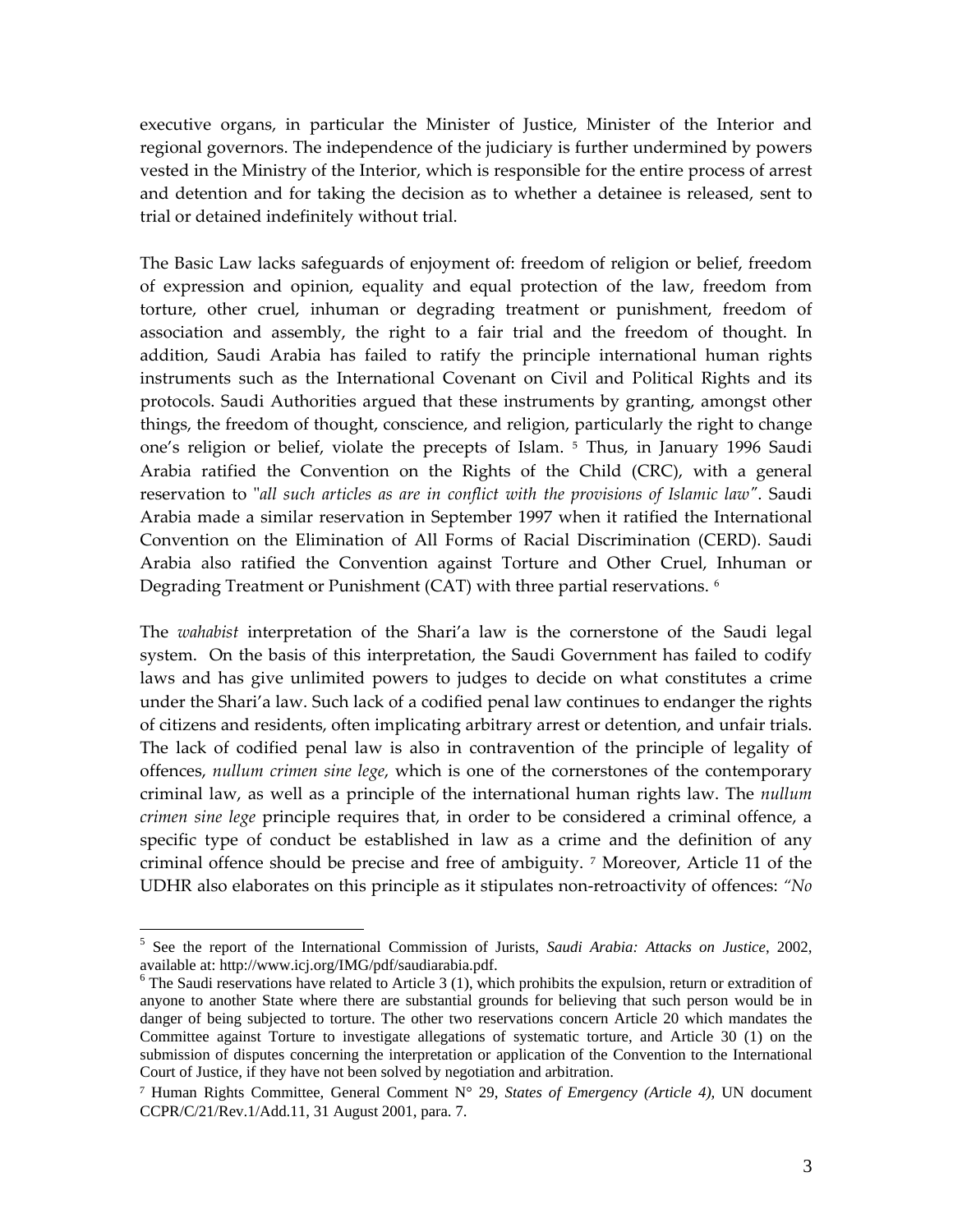*one shall be held guilty of any act or omission which did not constitute a penal offence, under national or international law, at the time when it was committed."*[8](#page-3-0)

Although Saudi Arabia adopted in 2001 the Law of Criminal Procedure (LCP),  $9$  the LCP did not meet most of the international safeguards of basic rights of defendants. For example, Article 34 of the LCP reverses the principle of presumption of innocence, requiring the suspect in effect to demonstrate his innocence. Article 11 of the UDHR guarantees everyone charged with a criminal offence *"the right to be presumed innocent until proved guilty according to law."*

## **The ICJ therefore calls on the Working Group and the Council to urge the Government of Saudi Arabia to:**

- **i) Amend the Basic Law to guarantee the enjoyment of human rights and freedoms and bring it in line with the principles of the rule of law, including on the independence of judiciary free from intrusions by the executive;**
- **ii) Hold free, transparent and fair elections with the participation of all political actors and parties, which would reflect the free will of the Saudi People. To this end, the Government must reform the statute of the Consultative Council and make sure that its members are elected. For the Consultative Council to be genuine, it must have real powers to initiate, discuss and adopt laws and control the executive branch of the Government;**
- **iii) Accede to the International Covenant on Civil and Political Rights and its Protocols, the International Covenant on Economic, Social and Cultural Rights, the Optional Protocol to the Convention Against Torture; the International Convention on the Protection of the Rights of All Migrant Workers and Members of Their Families; and to the International Convention for the Protection of All Persons from Enforced Disappearance;**
- **iv) Enact an amendment to the criminal law prohibiting imprisonment merely on the grounds of indebtedness and make sure that no one is held guilty for an act which did not constitute a penal offence under national or international law at the time when it was committed;**
- **v) Bring the Law of Criminal Procedure in compliance with the international human rights standards, particularly by allowing detainees to challenge the lawfulness of their detention with competent, independent and impartial court and by protecting their right to be presumed innocent;**

<span id="page-3-0"></span> $\overline{a}$  $8$  Universal Declaration of Human Rights (UDHR), adopted on December 10, 1948, G.A. Res. 217A (III), U.N. Doc. A/810 at 71 (1948), UDHR, art. 11.

<span id="page-3-1"></span> $9^9$  Law of Criminal Procedure (LCP), Umm al-Qura Newspaper, issue 3867, November 3, 2001.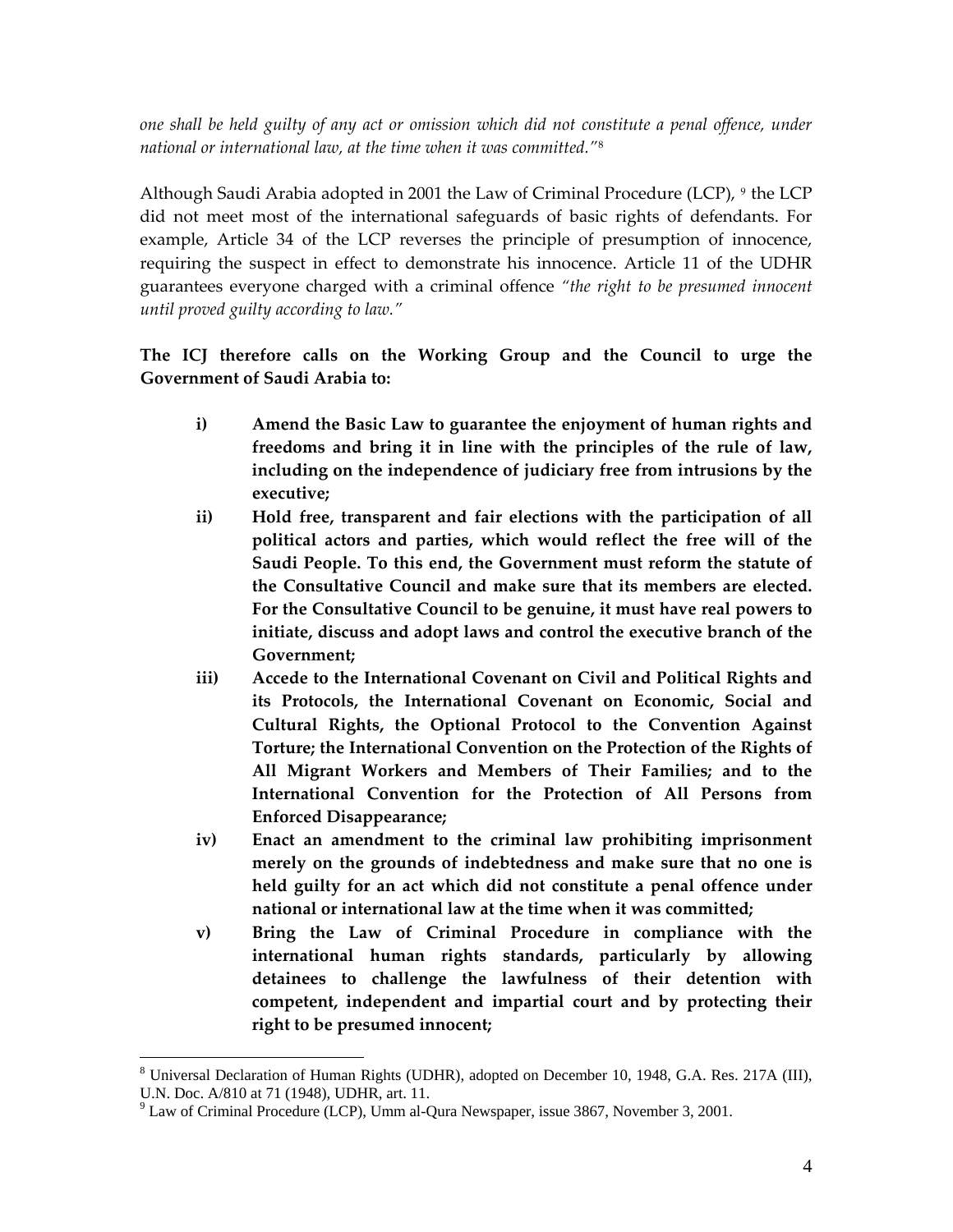**vi) Take all necessary steps to guarantee the independence and impartiality of the judiciary and ensure that judges act with deference for human rights.**

#### **2. Arbitrary, Secret and Incommunicado Detention**

The practice of arbitrary and secret detention is widespread in Saudi Arabia. In 2007, The ICJ called on the Saudi authorities to release immediately or legally charge ten Saudis, most of them human rights defenders and advocates who have been arbitrarily arrested in Jeddah and Madinah on 2 February 2007. Although the Interior Ministry official told local newspapers that the arrested men had been involved in collecting money to finance terrorism, the ICJ continues to believe that there is sufficient evidence to prove that they may have been arrested for their peaceful activities in defence of human rights and their continued calls for more constitutional reforms and separation of powers in Saudi Arabia. Two of them, Sulieman al‐Rushudi and Al‐Sharif Saif Al‐ Ghalib, were detained in March 2004 because they signed a petition calling for changes to the system of government. Yet, the detainees have not been legally charged with criminal offence and are reportedly being held incommunicado in the offices of the General Intelligence Service *(Mabahith*). The *Mabahith* carries out arrests and detention without legal basis and judicial oversight. Detainees held by the *Mabahith* do not have effective access to legal counsel or representative, to the courts, and are not allowed to communicate with their families. In most of the cases the detainees have been subjected to torture and other ill‐treatment.

This violates the provisions of the Saudi LCP, which specifically stipulates in its Article 2 that: *"No person shall be arrested, searched, detained, or imprisoned except in cases provided by law"* and that "*an arrested person shall not be subjected to any bodily or moral harm. Similarly, such person shall not be subjected to any torture or degrading treatment."* In addition, Article 4 states: *"Any accused person shall have the right to seek the assistance of a lawyer or a representative to defend him during the investigation and trial stages."*

Such practices are also in breach of international law, which absolutely proscribes engaging in the practice of secret or unacknowledged detention, which when prolonged may constitute a form of torture or other ill‐treatment. Following his visit to Saudi Arabia in 2002, the UN Special Rapporteur on the independence of judges and lawyers referred to incommunicado detention in his report. *"Experience has shown in other countries that prolonged detention, particularly where it is incommunicado, provides the conditions for the violation of a detained individual's rights,"* he wrote. *"Even with access to a lawyer, other individuals, particularly family or consular officials, are an important safeguard for the well‐being and the rights of the accused."[10](#page-4-0)* The United Nations Human Rights Committee has also pointed out that *"the absolute nature of these prohibitions, even in times*

<span id="page-4-0"></span><sup>&</sup>lt;sup>10</sup> United Nations Commission on Human Rights, Report of the Special Rapporteur on the independence of judges and lawyers, Dato' Param Cumaraswamy, E/CN.4/2003/65/Add.3, para. 99.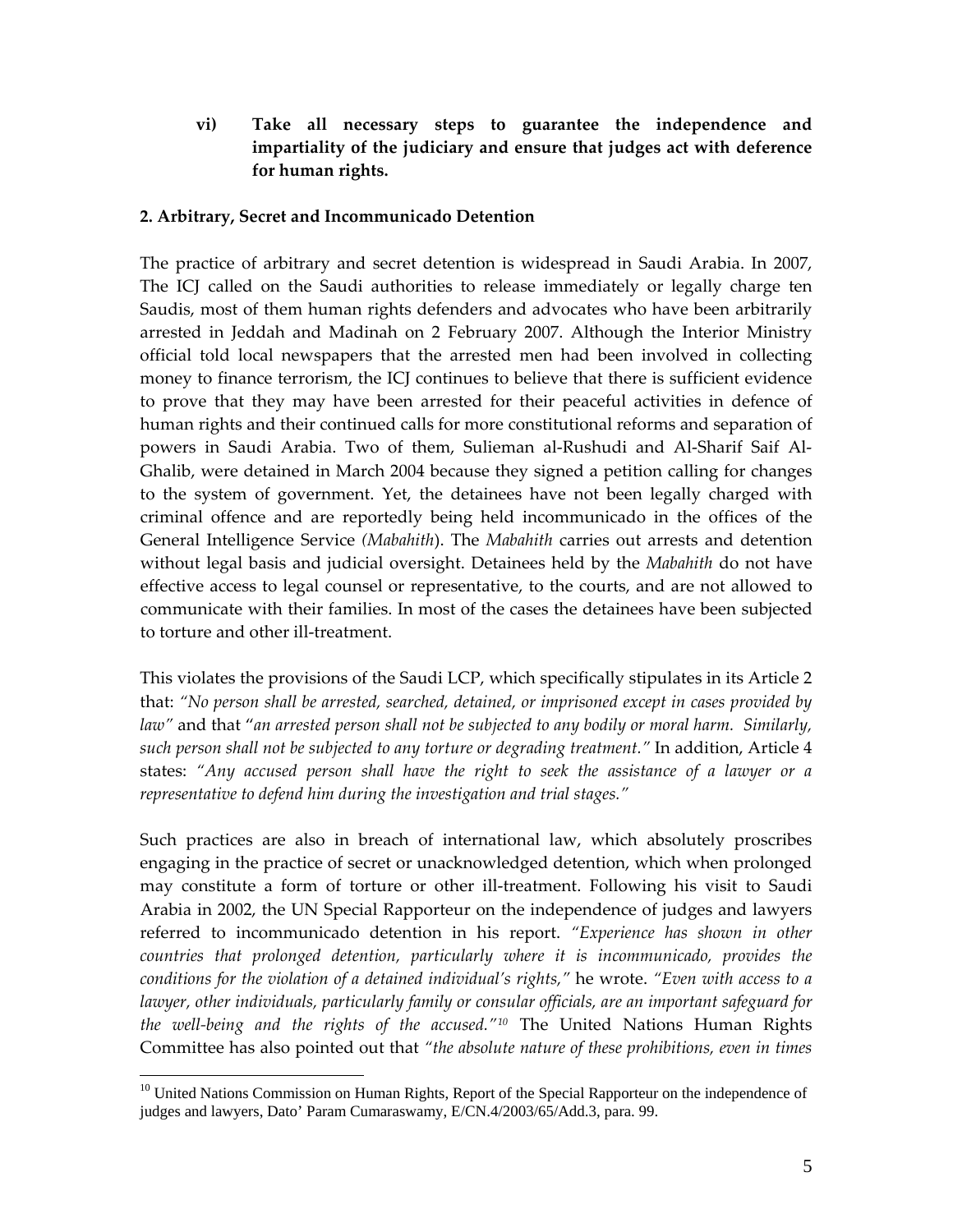*of emergency, is justified by their status as norms of general international law,"[11](#page-5-0)* and called on States to *"immediately cease [the] practice of secret detention and close all secret detention facilities".*[12](#page-5-1)

In addition, a 1980 law empowers the religious police, known as *Al‐Mutawaeen* or *Hay'at al‐amr bilmaruf wan nahi an al‐munkar,* (the Committee for the Propagation of Virtue and Prevention of Vice), which is responsible only to the King, to arrest, detain and interrogate persons for undefined criminal offences to ensure strict adherence to Islamic Principles. A*l‐Mutawaeen* does not observe the LCP when arresting, detaining and interrogating suspects and during the last years, cases alleging torture and deaths in custody were brought against the religious police. Officials alleged to be responsible for such human rights violations have still enjoyed impunity.

**The ICJ therefore calls on the Working Group and the Council to urge the Government of Saudi Arabia to:**

- **i) End immediately the practice of arbitrary, secret and incommunicado detention and ensure that the apprehension of suspects comply with the international standards, in particular with the absolute nature of the prohibition of torture and other cruel, inhuman or degrading treatment;**
- **ii) Repeal the sweeping powers of arrest and detention by Al‐Mabahith and Al‐Mutawaeen;**
- **iii) Provide for independent judicial oversight over the grounds for detention and ensure the protection of detainees from abusive treatment during criminal investigations;**
- **iv) Strengthen the rights of defendants including by ensuring that they can benefit of a fair trial guarantees, including by providing for legal counsel or representatives and allowing them to effectively challenge the evidence against them;**
- **v) Investigate in a prompt, effective and independent manner the allegations of the involvement of Al‐Mabahith and Al‐Mutawaeen officers and officials in torture and other cruel, inhuman or degrading treatment, and hold criminally accountable those responsible for such human rights violations;**
- **vi) Guarantee the rights of victims of such practices to remedy and reparation;**

<span id="page-5-0"></span><sup>&</sup>lt;sup>11</sup> Human Rights Committee, *General Comment N° 29*, *States of Emergency (Article 4), UN Doc.* CCPR/C/21/Rev.1/Add.11, 31 August 2001*,* para. 13 (b).

<span id="page-5-1"></span><sup>12</sup> See the *Concluding Observations of the Human Rights Committee on the United States of America*, CCPR/C/USA/CO/3/ Rev.1, 18 December 2006, para. 12.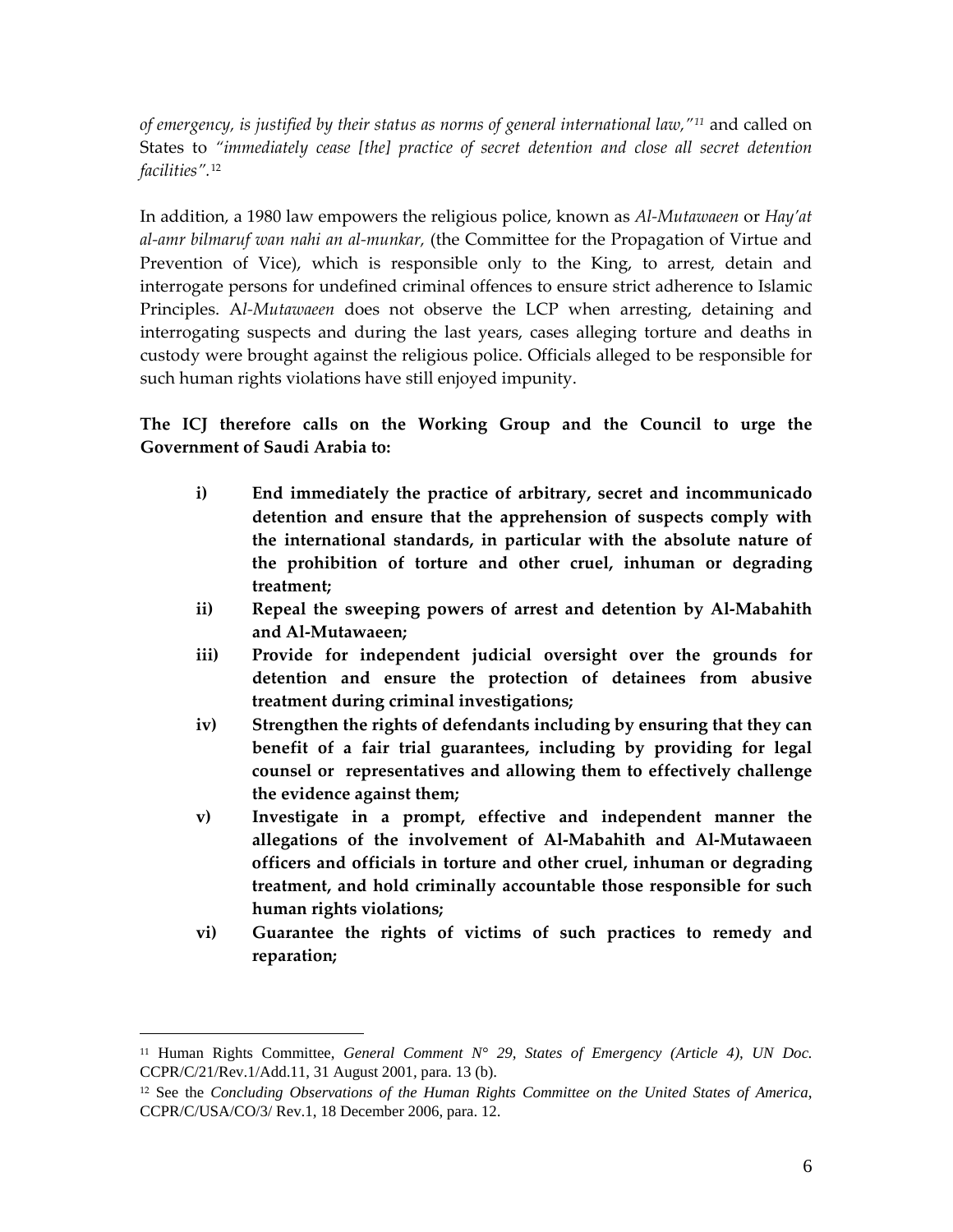#### **3. Death Penalty and other Cruel, Inhuman or Degrading Punishment**

By failing to codify the penal law and by giving judges an unlimited power to decide what constitutes a crime and what is the adequate sentence to be applied to the crime, Saudi authorities have steadily increased the number of executions. In 2007, the authorities executed at least 158 people, 82 Saudi Arabians and 76 foreign nationals, including three women and at least one child offender aged 15 at the time of the commission of alleged murder for which he was sentenced to death. [13](#page-6-0)

According to the *Wahabist* interpretation of the Shari'a law, the death penalty is applied for a wide range of offences, including offences with no lethal consequences. The difficulty here is that some verses of the Koran and many principles alleged to be included in the Shari'a are subject to different interpretations even among renowned scholars. However, punishments for criminal acts under the Saudi conception of the Shari'a law include, among others, amputation of the hand for robbery, death for adultery and apostasy and flogging for drinking alcohol, all of which violate Saudi Arabia obligations under the CAT. Indeed, corporal punishment involving blows to the body or mutilation is inherently cruel and degrading and therefore prohibited by the international standards as it violates the absolute prohibition of torture and other cruel, inhuman or degrading treatment or punishment. Similar proscriptions are contained in Article 5 of the UDHR, which states that: *"No one shall be subjected to torture or to cruel, inhuman or degrading treatment or punishment*."

In addition, Saudi criminal justice system imposes the death penalty after manifestly unfair trials which invariably fall short of the most basic international standards of due process. Hearings are often held in secret, and defendants are permitted barely any formal legal representation. Under international human rights standards and jurisprudence, capital punishment can only be imposed for the most serious crimes and, in all circumstances, any trial leading to the imposition of the death penalty must conform to fundamental guarantees of a fair trial by a competent, independent and impartial tribunal established by law. The relevant jurisprudence and doctrine underline that in cases involving the death penalty, it is axiomatic that a lawyer must effectively assist the accused at all stages of the proceedings, and have recourse to appeal. Imposition of capital punishment as a result of a trial which does not conform to these standards constitutes in itself a summary execution. In cases of trials leading to the imposition of the death penalty scrupulous respect of the guarantees of a fair trial is particularly important, as the imposition of a sentence of death upon conclusion of an unfair trial constitutes a violation of the right to life.

### **The ICJ therefore calls on the Working Group and the Council to urge the Government of Saudi Arabia to:**

<span id="page-6-0"></span><sup>&</sup>lt;sup>13</sup> See the Amnesty International annual report of 2008: *State of the world's human rights*, available at: http://thereport.amnesty.org/eng/Regions/Middle-East-and-North-Africa/Saudi-Arabia.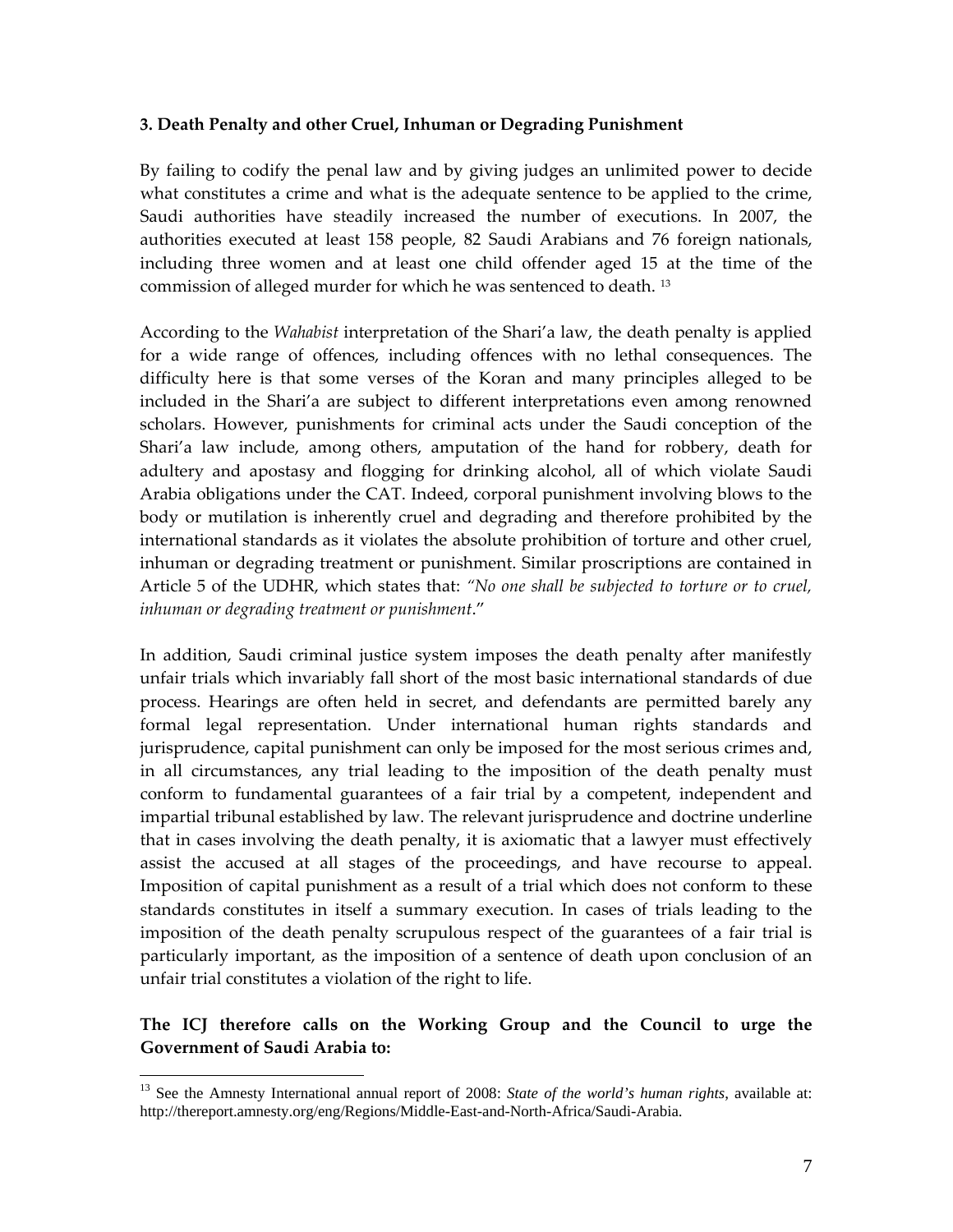- **i) Abolish the death penalty and all other forms of cruel, inhuman or degrading punishment, including amputations and flogging;**
- **ii) Accede to the human rights treaties providing for the abolition of the death penalty, including the Second Optional Protocol to the International Covenant on Civil and Political Rights;**
- **iii) Ensure that in all judicial trials leading to the death penalty, all guarantees of a fair trail are scrupulously respected;**
- iv) **Abide by its obligations under the Convention on the Rights of the Child and refrain from imposing the death penalty against child offenders.**

#### **V. Discrimination against Women**

 $\overline{a}$ 

In September 2000, Saudi Arabia acceded to the Convention on the Elimination of All Forms of Discrimination against Women (CEDAW), but made the reservation that "*in the case of contradiction between any terms of the Convention and the norms of Islamic law, the Kingdom is not under any obligation to observe the contradictory terms of the Conventionʺ.* This reservation, which is so vague that it is contrary to the object and purpose of the Convention, was made by Saudi authorities to protect a blatant discriminatory system that institutionalizes traditions, rules and fatwa's against the emancipation of Saudi women. Within this system, women must obtain permission from a *Waliy*, a male relative, normally a father or husband, to work, study, or marry. In clear violation of Article 13 of the UDHR, which provides that *"everyone has the right to freedom of movement and residence within the borders of each state,"* Saudi women are not allowed to leave the country without the written permission of the *Waliy*. This system also violates Saudi Arabia obligations under the CEDAW as it denies Saudi women *"a legal capacity identical to that of men and the same opportunities to exercise that capacity*."[14](#page-7-0) Similar concerns have been expressed by the Committee on the Elimination of Discrimination against Women, based on Articles 2 and 5 of the Convention.[15](#page-7-1)

The Saudi legal framework institutionalizes discrimination against women. Although articles 8 and 26 of the Saudi Basic Law guarantee the principle of equality, neither the Constitution nor other legislation embodies the principle of equality between women and men. Also the Saudi interpretation of the Shari´a law provides for additional discrimination against women. For example, women are severely constrained in their ability to access and engage with the courts and their testimonies are not generally

<span id="page-7-0"></span><sup>&</sup>lt;sup>14</sup> See Article 15 of the United Nations Convention on the Elimination of All Forms of Discrimination against Women (CEDAW), adopted on December 18, 1979, GA res. 34/180, 34 U.N. GAOR Supp. (No. 46) at 193, U.N. Doc. A/34/46, entered into force September 3, 1981.

<span id="page-7-1"></span><sup>&</sup>lt;sup>15</sup> See the Concluding comments of the Committee on the Elimination of Discrimination against Women on Saudi Arabia, (CEDAW/C/SAU/CO/2),  $40^{\text{th}}$  Session, 8 April 2008, paras. 15 and 16.